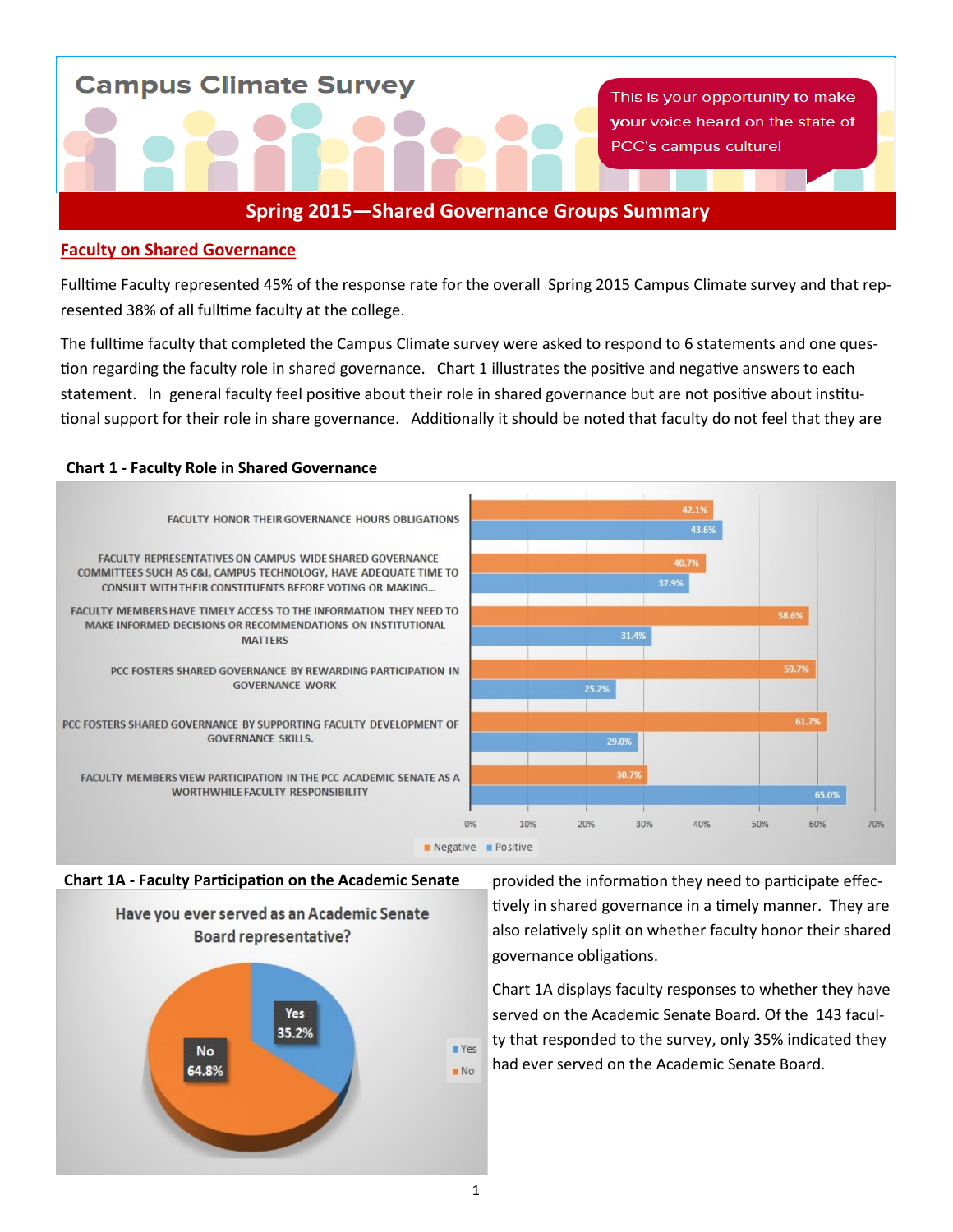# **Classified Staff on Shared Governance**

In general Classified Staff had a very positive perspective on Shared Governance. Classified respondents were 29% of the total response rate of the entire Campus Cliamte survey, but this only represented 27% of the total fulltime classified staff.

The Classified staff understanding of Shared Governance and their role in Shared Governance both had very positive ratings. Furthermore, 73% of those that responded indicated that the are *"allowed and encouraged by the college to attend Classified Senate and/or Shared Governance meetings."* This is a very positive response rate and one the college would hope for. It is important for managers to support participation in shared governance activities for classified staff and from this response rate it suggests they do.

The only statement that garnered a majority of negative responses was on their involvement in the college's strategic planning activities and it should be noted that only 45% of the respondents felt that classified staff participated effectively in accreditation activities. This should be addressed by the college. Classified staff are a valuable source of information and need to be appropriate and effectively included in strategic planning and all accreditation activities.

### **Chart 2 - Classified on Shared Governance**



### **Chart 2A - Participation in Shared Governance**



Chart 2A displays the yes/no response rate to actual participation on the Classified Senate or on a shared governance committee. Despite over half of the respondent indicating that had not served on either, Classified staff in general have a positive attitude towards the shared governance process at the college.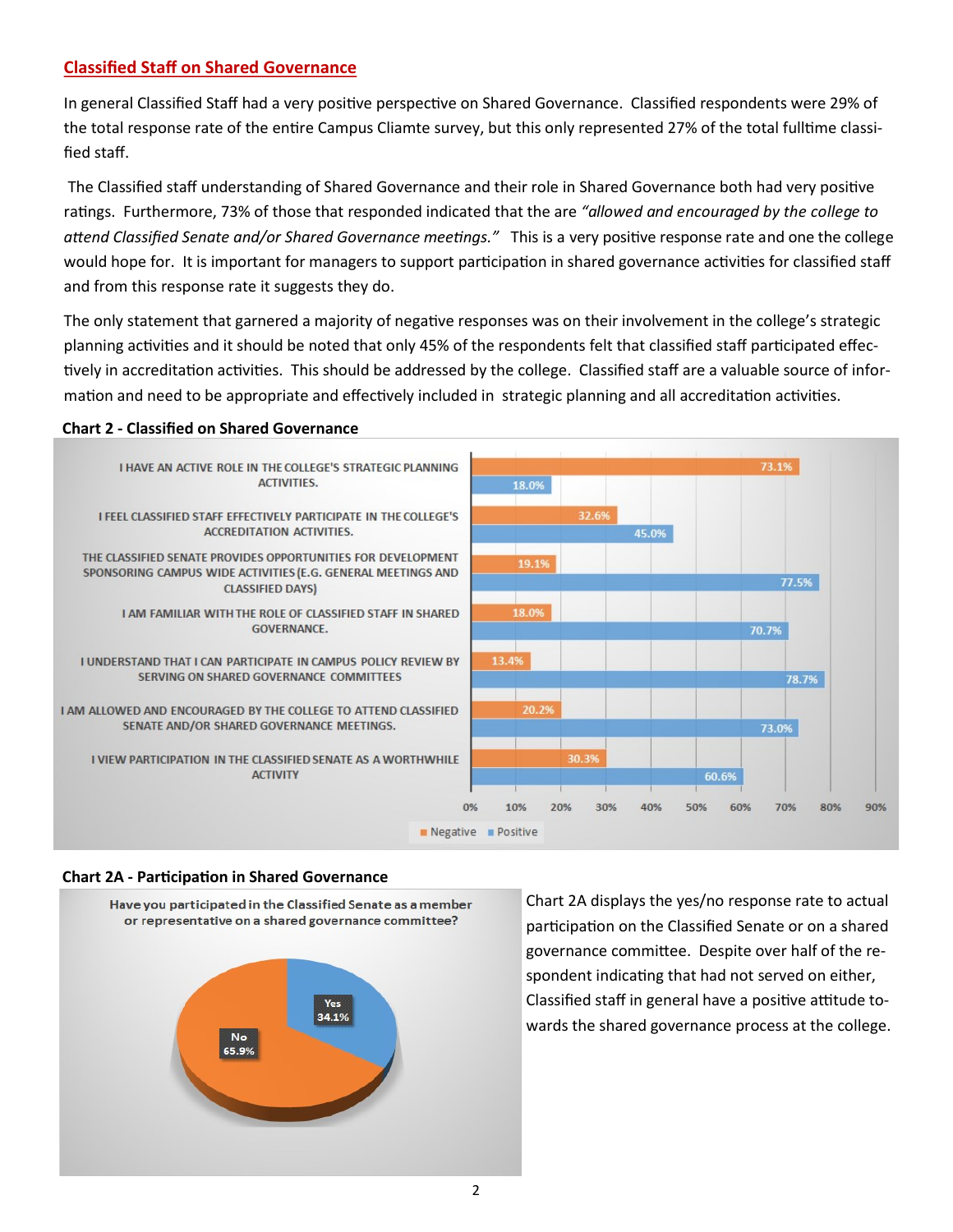### **Managers on Shared Governance**

Managers/Administrators were only 12% of the total respondents to the entire 2015 Campus Climate survey, but this represents over 50% of all the Managers/Administrators at the college. As with the Classified staff, the managers reflect a very positive attitude towards shared governance and the role of the Management Association in the shared governance process.

Of particular note is the managers awareness of the who the Management Associate Board of Directors are, that the Management Association is meeting members expectations on representation in the shared governance process, communication between the Management Association and their members is regular, and that members are familiar with the constitution of the Management Association. All of these statements garnered over a 70% positive response. This

### **Chart 3 - Managers on Shared Governance**



### **Chart 3A - Participation in Management Association**



is not entirely surprising considering 75% of the managers that responded to the survey considered themselves "Active" or "Somewhat Active " in the Management Association. As can be seen in Chart 3A.

**Appendix A** contains the responses to the Managers open-ended question.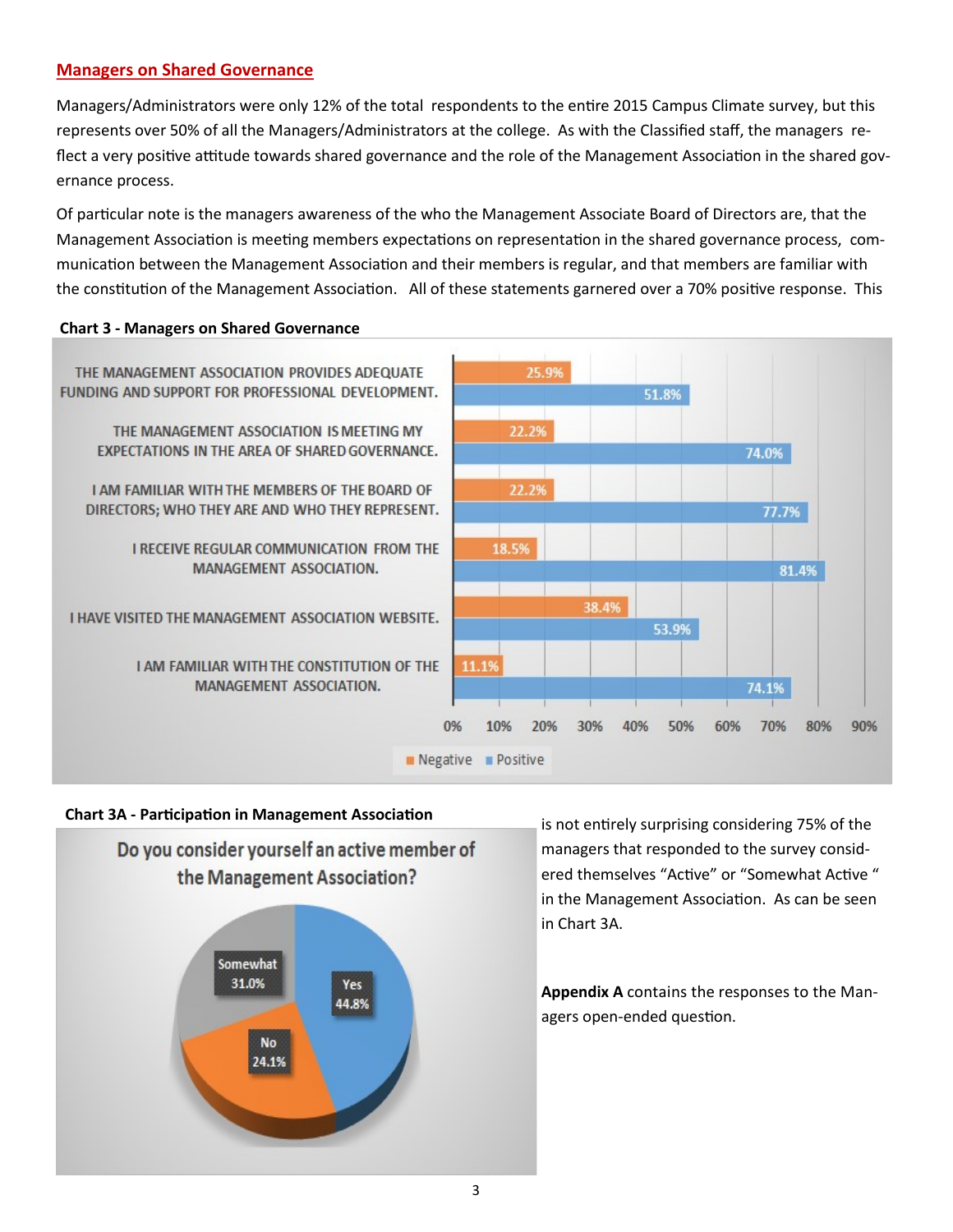# **Comparisons Between the 2010 and 2015 Shared Governance Constituency Group Questions**

Fulltime faculty and the Management Association made few changes between the 2010 constituency group statements and the 2015 statements. Classified staff, on the other hand, made significant revision to their statements thus making comparisons between the two survey administrations difficult.

Chart 4 compares fulltime faculty positive responses to the statements in 2010 survey with faculty positive responses in the 2015 survey. Faculty positive responses declined on each statement between 2010 and 2015. Of particular note is the decline in the statements *"PCC fosters shared governance by supporting faculty development of governance skills," "Faculty members have timely access to information……,"* and "*Faculty representatives on campus wide shared governance committees, have adequate time to consult…...before voting or making recommendations…"* The decline in each of these statements could suggest that faculty need to be more informed about campus-wide issues and provided opportunities to engage in discussions on these issues.



### **Chart 4 - Faculty 2010 and 2015 Comparison on Shared Governance**

Chart 5 compares the Management Association positive responses to the 2010 and 2015 survey statements. Four of the 5 statements show only moderate declines and one statement *"I receive regular communication for the Management Association"* shows a slight increase.

From this comparison it can be inferred that faculty need to focus on communication between faculty and the college leadership and that faculty need to be provided opportunities to fully participate in the shared governance process.

### **Chart 5 - Management 2010 and 2015 Comparison on Shared Governance**